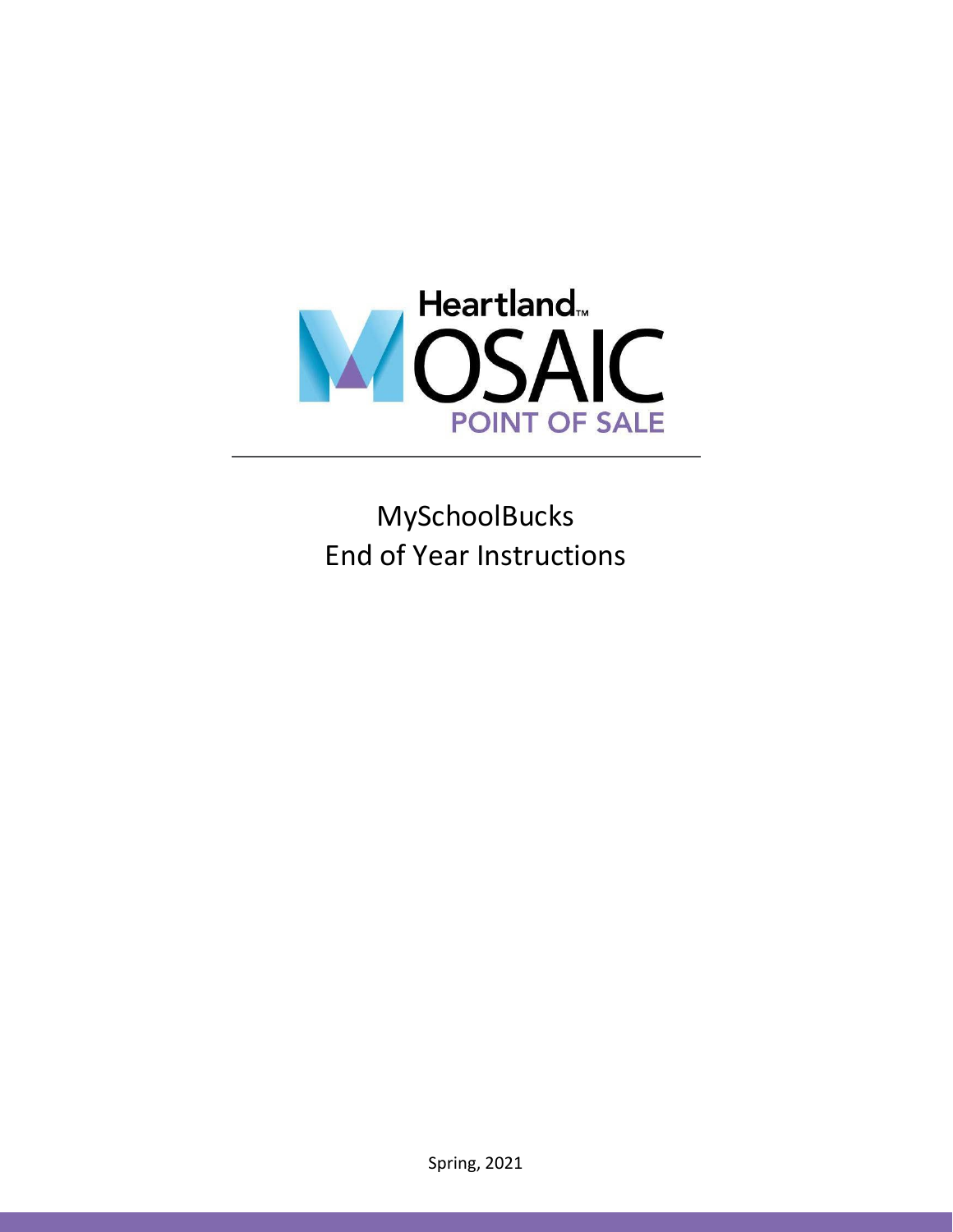# **MySchoolBucks End of Year Instructions**

# **Online Payments Customers Only**

Perform the following End of Year procedure if your district uses MySchoolBucks for online payment processing.

**IMPORTANT**: Please read the following section in its entirety before attempting the End of Year procedure. It is important that you complete the process in the order listed below as some actions are required and others are suggestions.

### **Frequently Asked Questions**

#### **When should I run my End of Year process?**

Running the MySchoolBucks End of Year process is recommended prior to completing any End-of-Year procedures in Mosaic.

#### **Is there anything I should do prior to running the process?**

Yes.

- **•** It is recommended you inform end-users/parents the last day the district will be accepting funds, your district's refund policy, a reminder to turn off automatic payments for their account if a student has graduated or is leaving the district, and suggest they review their automatic payment amounts.
- **•** Ensure students who will no longer attend school for the upcoming school year are inactive in your POS system.

**Note**: If a student is not returning, but has a credit on their account and is due a refund, it is recommended that you inactivate the student.

- **•** Import any payments from that have not yet posted.
- **•** Establish Special Dates for non-payment periods.
- **•** Issue refunds via your POSsystem.

#### **What should I do if I am unsure how to proceed?**

In the event you have any questions or are unsure how to proceed before or during this process, it is recommended that you call 1-800-803-6755 or contact MSB Support for assistance.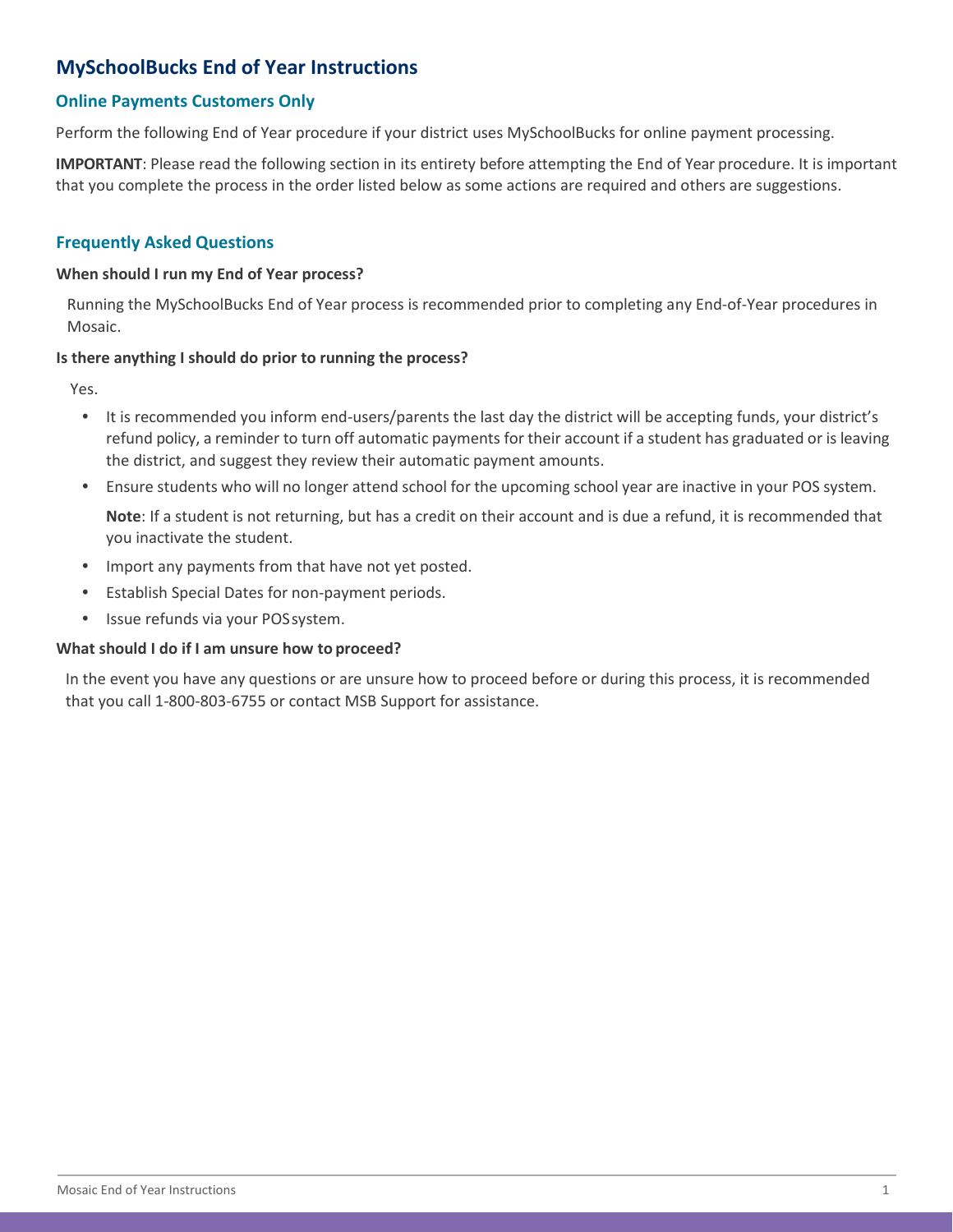# **Update Dashboard**

Two weeks before the end of the school, update the Dashboard on the MySchoolBucks website to inform parents of the following:

- **•** The last day you will be collecting lunch funds.
- **•** Your district's refund policy.
- **•** A reminder to turn off all automatic payments on their account for graduating students or students leaving the district.
- **•** Review automatic payment amounts.

As students are promoted to different grades or schools, it is important to remind parents that students' meals may be a higher price, so they may want to revisit the automatic payment amounts to accommodate the change in meal prices.

Perform the following procedure to update the Dashboard.

1. From the MySchoolBucks.com home page, enter your District Administrator login information and then click **LOG IN**.

| Log In to Your Account                |        |
|---------------------------------------|--------|
| example@test.com                      |        |
|                                       |        |
| Remember Me                           | Log In |
| Forgot your username or password?     |        |
| Don't have an account? Sign up today! |        |

2. From the **Admin Tools** menu, select **District Settings**.

| <b>SCHOOL</b><br><b>BUCKS</b> | : Test District |                          | Admin Tools = G English = G Help = A Notifications | <u>( 2 )</u>     |
|-------------------------------|-----------------|--------------------------|----------------------------------------------------|------------------|
|                               |                 | \$ Invoicing             | School Store                                       | 0 items   \$0.00 |
|                               |                 | <b>@</b> Admin Dashboard |                                                    |                  |
| <b>Meal Accounts</b>          |                 | <b>District Settings</b> | <b>HOME &gt; MEAL ACCOUNTS</b>                     |                  |
|                               |                 |                          |                                                    |                  |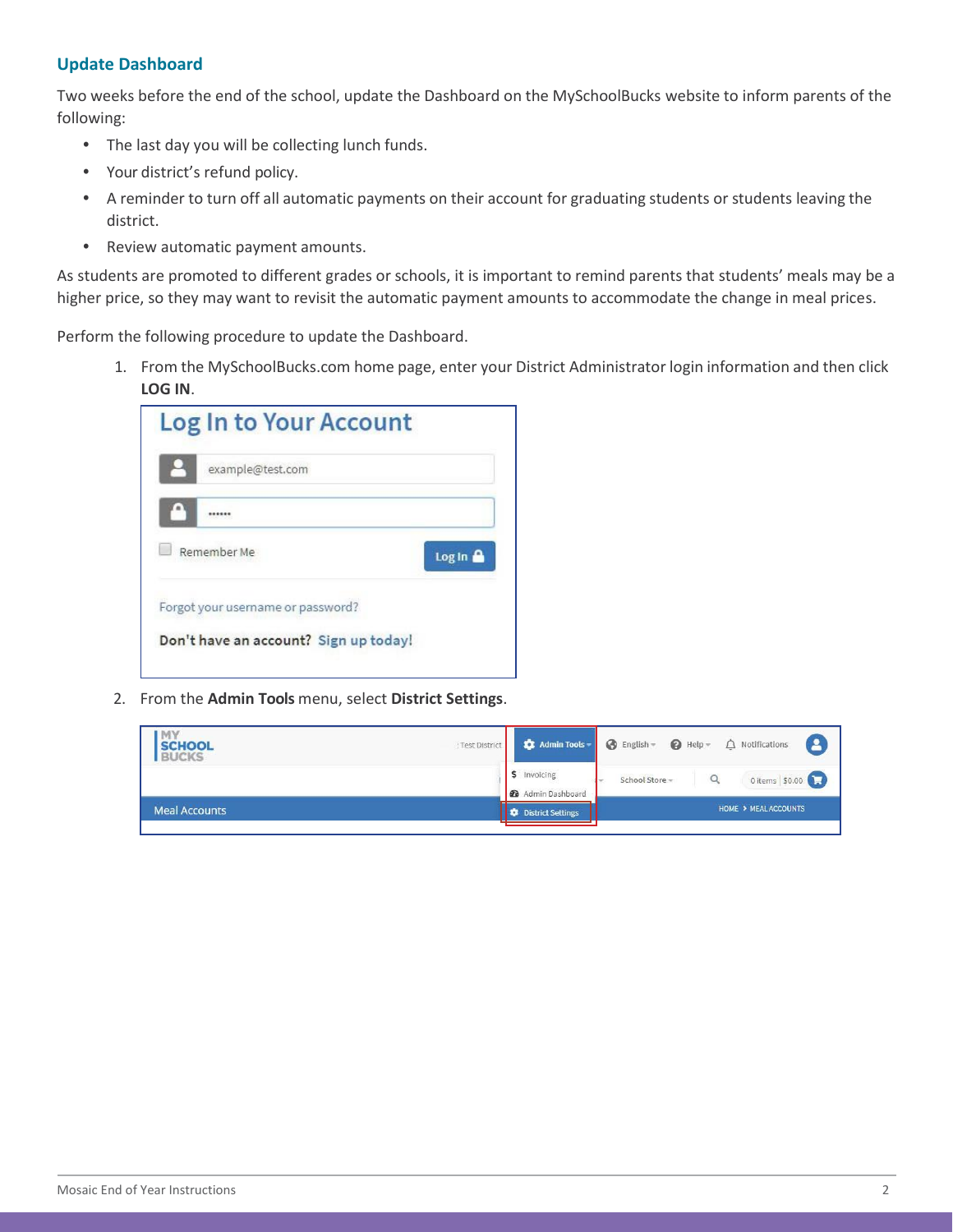3. From the District Settings screen, Click **Edit**.

| <b>District Settings</b>                                                 | HOME > DISTRICT SETTINGS |
|--------------------------------------------------------------------------|--------------------------|
| $\equiv$                                                                 |                          |
| <b>B</b><br>$\blacktriangleright$ Edit<br>Create Sample Store            |                          |
| 国                                                                        |                          |
| $\blacksquare$<br><b>District Settings</b>                               |                          |
| $\begin{pmatrix} 0 \\ 0 \end{pmatrix}$<br>District ID:<br>88888888       |                          |
| $\mathring{\mathbb{Y}}$<br><b>Mosaic Test District</b><br>District Name: |                          |
| $\mathbf{g}$                                                             |                          |
| Notifications<br>Student / Parent<br>General<br>Announcement<br>0        |                          |
| $\begin{tabular}{ c c } \hline \hline \hline \end{tabular}$              |                          |
|                                                                          |                          |
|                                                                          |                          |

- 4. Select the **Announcement** tab and then type the information in the section regarding the last day you will be accepting payments, your school's refund policy, a reminder to turn off or review automatic payment amounts, etc.
- 5. Click **Update** to save the information.

| <b>Edit District</b>               |                                                                                                                                                                                                                                                                                                                                                                                     | indicates required field  |  |
|------------------------------------|-------------------------------------------------------------------------------------------------------------------------------------------------------------------------------------------------------------------------------------------------------------------------------------------------------------------------------------------------------------------------------------|---------------------------|--|
| District ID:                       | 88888888                                                                                                                                                                                                                                                                                                                                                                            | District Logo             |  |
| District Name: *                   | Mosaic Test District                                                                                                                                                                                                                                                                                                                                                                | None                      |  |
|                                    |                                                                                                                                                                                                                                                                                                                                                                                     | Select<br>Delete<br>Reset |  |
| Announcement                       | Notifications<br>Student / Parent<br>General                                                                                                                                                                                                                                                                                                                                        |                           |  |
| $\mathcal{E}^{\mathcal{A}}$<br>BIU | $S$ $X'$ $X$ , $B$ $\Lambda$ $\sim$<br>$\equiv$<br>這<br>三 *<br>$\overline{r}$<br>$\rightarrow$<br>GD<br>Reminder - June 15th is last day payments will be accepted for this school year. If you have a credit and requested a refund check will be mailed no later<br>than July 3rd. Be sure to turn off or review your automatic payments for your MySchoolBucks account.<br>12000 | G                         |  |
|                                    |                                                                                                                                                                                                                                                                                                                                                                                     | Cancel<br>Update          |  |